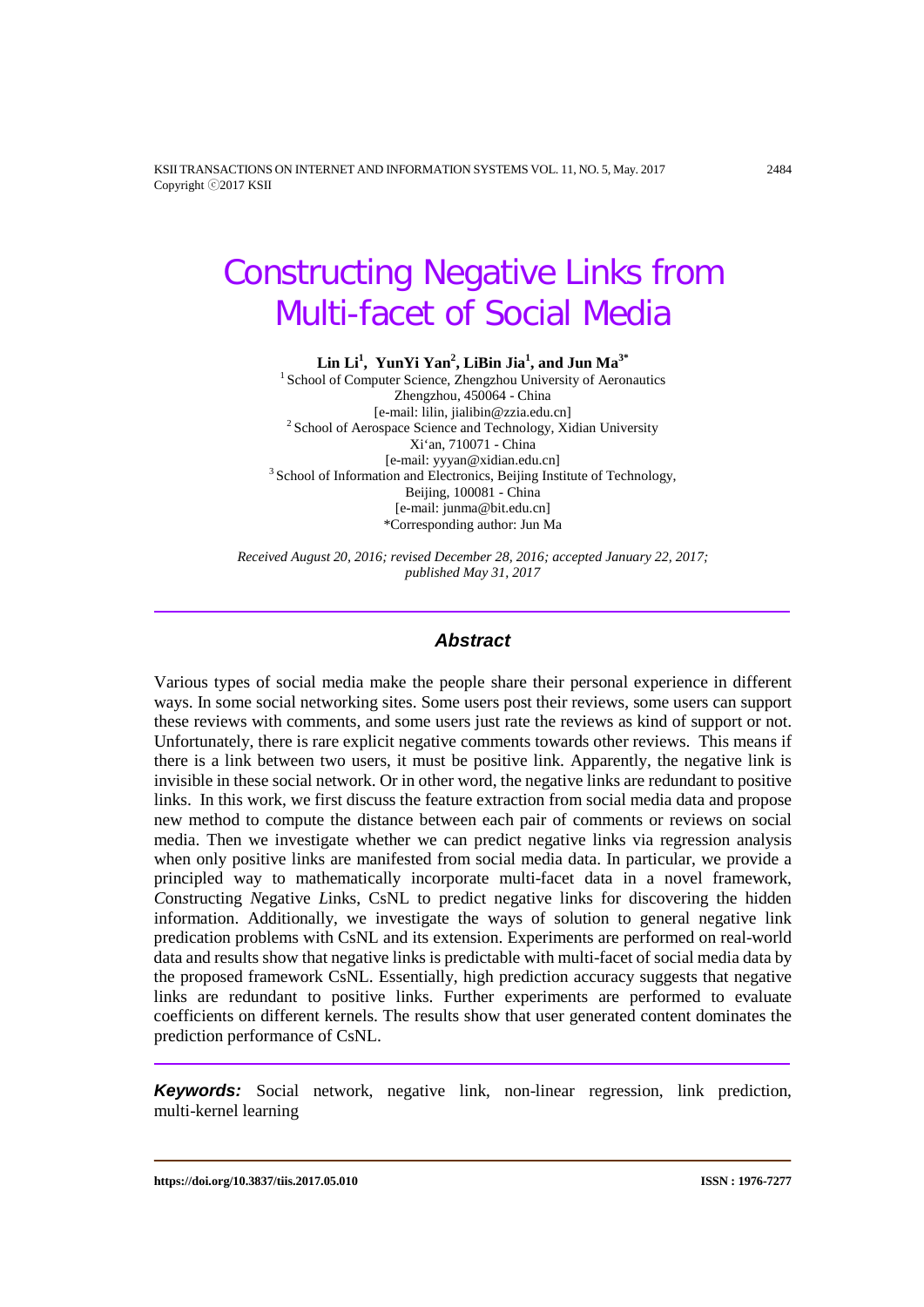## **1. Introduction**

Social network sites make people share their idea and connect with each other in multiple ways [1]. Users post their knowledge on Wikipedia, they share their personal experience on Tripadvisor, Fackbook, Twitter, and they play network game together on Battle.net or other platforms. These social media data demonstrate several characteristics, such as large-scale, diversity and noisy. There is one more important characteristic is that social media data exhibit extremely imbalance on the sentimentality which means users tend to be benevolent to others rather than expressing their dislike or offensive to others. This scenario can be explain as positive links dominate the social connections and there are some missing links in social network. However, those negative links can add significant value over positive links in practical applications [2]. For example, constructing negative links may identify the small unique group as anomaly from large network for commerce or security. A small number of negative links can improve the performance of recommendation systems. And negative links themselves explicit special structure of the social network. Predicting or constructing negative links in social network is an imperative for better designing and using social network. Unfortunately, the negative links are invisible to us on most social media, and to discover them entails extremely challenges.

In signed network, there are two active research topics, positive link prediction and negative link prediction. Positive link prediction is about inferring new positive links with positive network. Usually, network topological features are extracted from existing positive links to predict new ones such as common neighbors, shortest path length, and Pagerank scores [3]. [4] model the users' correlation between their preference to find close friend in network. [5] is using PageRank to calculate the status scores for positive links prediction.

Negative link prediction can be converted to the problem of regression or classification if only positive link available [6][7][8]. Unsupervised methods is proposed for variation of the link prediction [3]. However, some researcher find that without considering negative links, only positive links can be biased  $[9][10]$ . In application, using positive links may lead to over-estimation of the effects of erroneous recommendations [11][12].

Thus, predicting negative links using available sources require novel algorithms in supervised or unsupervised mode. Matrix factorization techniques are chosen for building recommendation systems [13] [14] [15]. Leskovec et al. [16] evaluates the generalization performance across social media site with learned link classifiers. Unsupervised learning problems is transformed into supervised learning problem for improving the prediction accuracy [17][18]. Jiliang Tang et al. predicted distrust from only trust and incorporate social network theory, such as social status, balance theory etc. for negative link prediction [10].

Our work is similar to [19] where SVM kernel is used as classification for negative link prediction. The framework CsNL we proposed in this work takes advantage of the multi-facet of the social media data. CsNL incorporates different information from network itself and content users posted into a multi-kernel model. Not only the prediction accuracy is improved, but the contribution from different facet of data can be estimated which prove valuable in understanding the component of social media.

The major contributions of this paper are summarized below:

• Providing a mechanism to measure the positive link and content-centric social media data for negative links construction;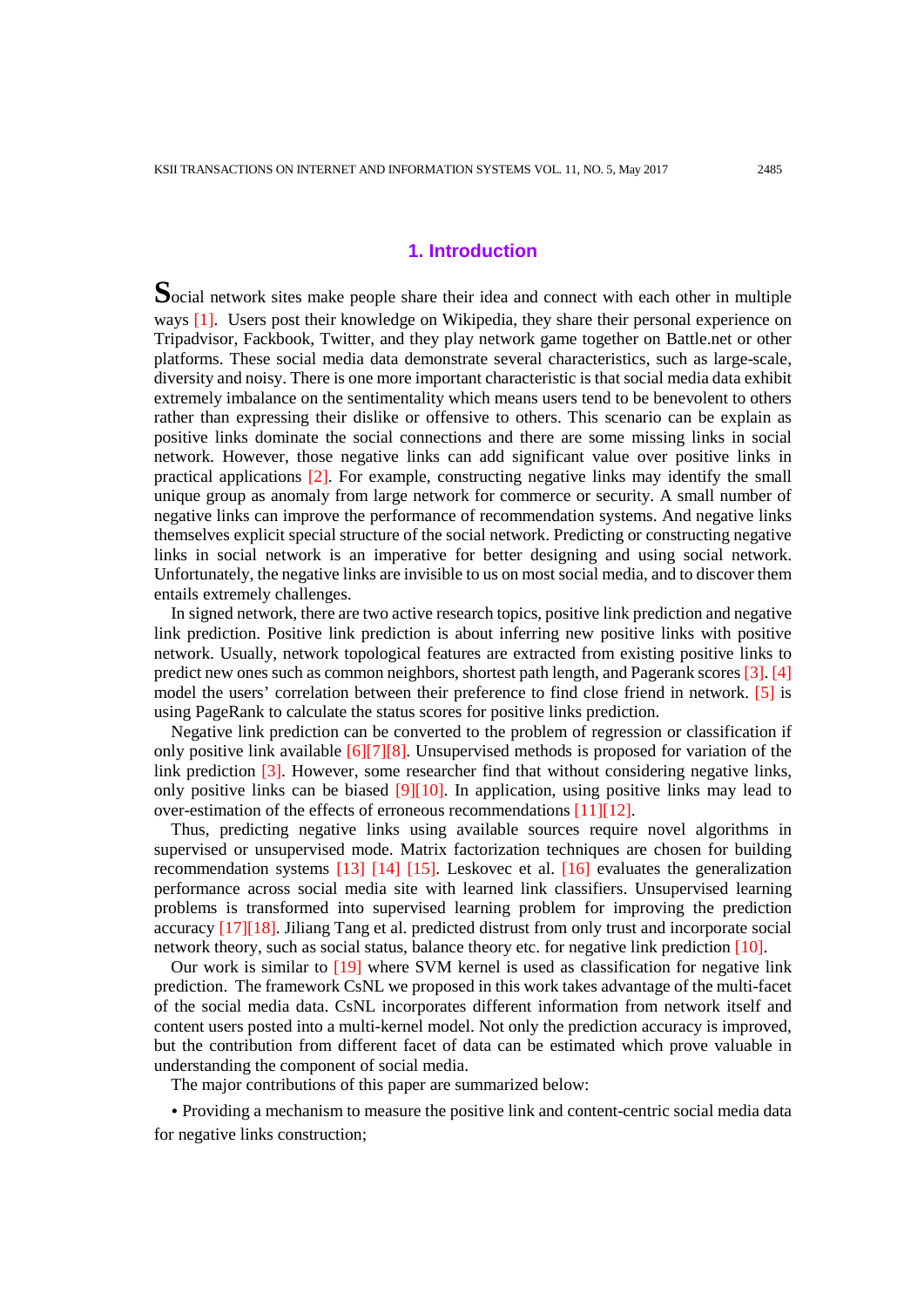• Proposed a new framework CsNL to predict the negative links from multi-facet information in social media data; and

• Conducting experiments on practical datasets to demonstrate the effectiveness and generalization of the proposed framework and evaluate the contribution of data in dominate feature space.

The rest of the paper is organized as follow. In Section 2, we briefly analyze the data sets and define the measurement for prediction. In Section 3, we formally define the negative links prediction in term of linear regression. In Section 4, we propose a new framework CsNL with a mathematical formulation for constructing negative links from multi-facet of social media data, and we discuss the ways of solution to general negative links prediction problems with CsNL and its extension. Experimental analysis is presented in Section 5. Section 6 reviews other related works. Conclude in Section 7 with future work.

## **2. Data Sets Analysis**

The social media sites such as Epinions and Slashdot [24] [25] are recent availability of signed networks which draw great attention on signed network researhing. In this study, Epinions and Slashdot social networks are used as our dataset for analysis. We collect two dataset from these two sites. Epinions is a product review website where users can post reviews and create a link to others with positive or negative attitude which is an explicit identification of link sign. Slashdot is a news website working in the similar mechanism to Epinions. User can tag each other as "friends" or "foes" which are identification of link sign. CsNL is trying to predict negative links in these networks. All the negative links can be used as ground-truth for evaluation. The statistics of the dataset is summarized in **Table 1**.

| <b>Table 1.</b> Statistics of the Epinions and Slashdot |           |           |  |  |
|---------------------------------------------------------|-----------|-----------|--|--|
|                                                         | Epinions  | Slashdot  |  |  |
| Number of Users                                         | 15,230    | 7,367     |  |  |
| Number of Positive Links                                | 255,315   | 62,347    |  |  |
| Number of Negative Links                                | 51,670    | 18,912    |  |  |
| Number of Posts                                         | 596,468   | 280,246   |  |  |
| Number of Positive Rates                                | 6,235,673 | 1,693,234 |  |  |
| Number of Negative Rates                                | 153,236   | 39,498    |  |  |

#### **2.1 Feature Extraction**

Social media data is noisy and highly diversity, it is challenging, if not impossible, to accurately predict the negative links without a good feature representation. It is thus desirable to develop a systematical feature representation approach to effectively characterize the nature of negative links.

If the negative links are invisible to users, there must be some relation between positive links and negative links. This means negative links are redundant to positive links. In order to find this relationship, we need to properly evaluate the properties of the positive links and extract most useful features for machine learning approach, here we employ regression analysis. We first follow similar procedure described in [20] [19] to extract two types of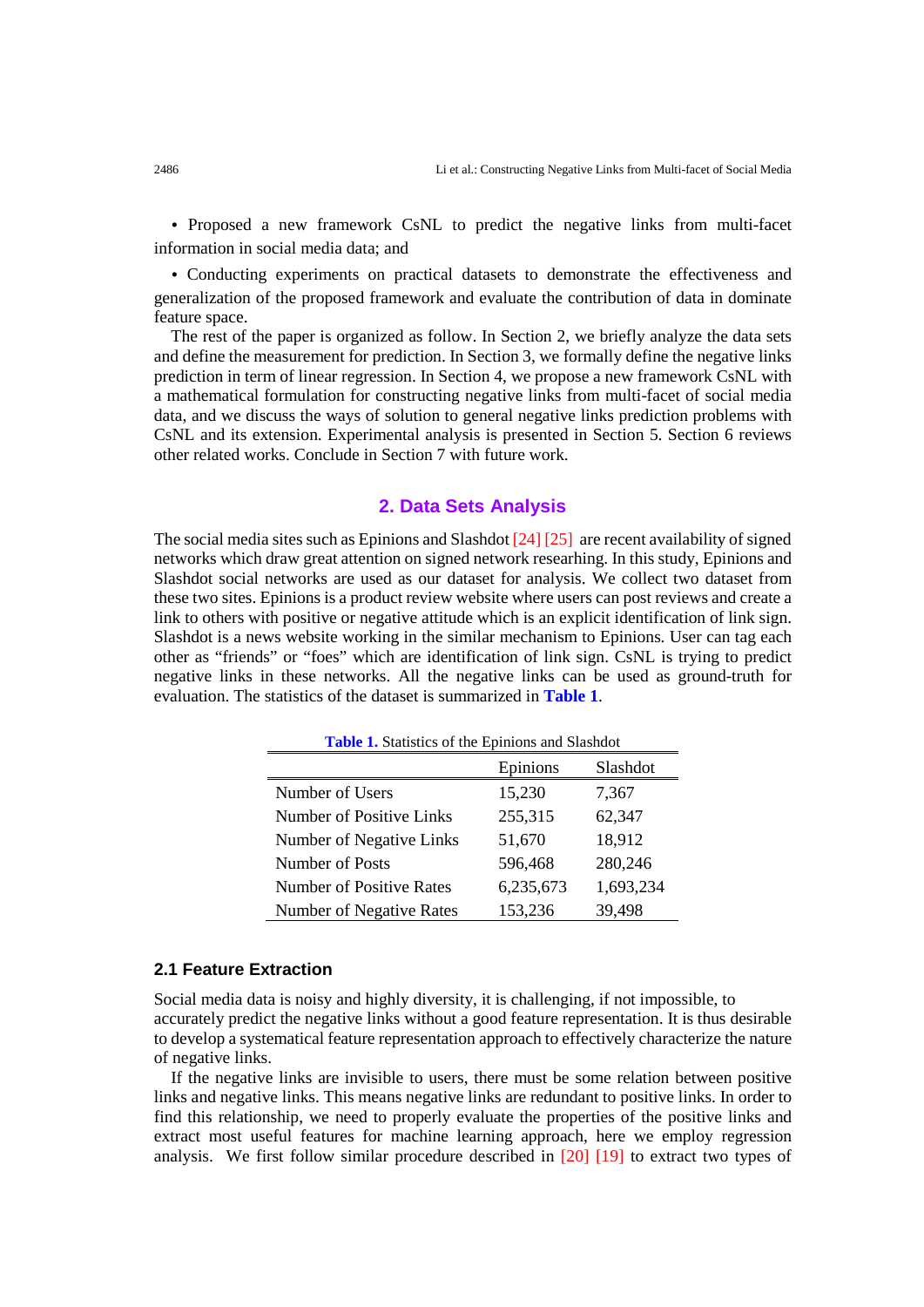features which are users' features and users' pair features.

- Users' features are based on the degree from perspective of graph. We extract user's indegree and outdegree to denote the interactions. Other features are the number of triads that each user involved, the number of reviews or comments that user posted, the number of user ratings, and the number of positive ratings or negative ratings, for example, in Epinions, ratings larger than 3 as positive, those lower than 3 as negative.
- Users' pair features are extracted from the properties of a pair of users. These features are the number of positive or negative ratings, Jaccard coefficients of indegree or outdegree of user pair, the number of triad involving edge of user pair.

The above two features subsets are mainly based on properties from graph. There is another important content, user's reviews and comments that should be considered to extract useful features for better description of datasets. The contents users created may be short and have lots of abbreviation, so we extract feature using approach in [21]. Then we use radial bias function to compute the distance between two contents as a distance between these two users. Suppose each post  $c_i$  is represented as a feature vector  $f_i$ , the distance between two users is defined as:

$$
D_{u_i, u_j}(f_i, f_j) = \frac{\left\|f_i - f_j\right\|}{\left\|f_i\right\| \left\|f_j\right\|}
$$

Unfortunately, if the user did not post, the distance with this user can't be measured in term of the contents. Here we put the interaction between  $u_i$  and  $u_j$  into consideration when defining the distance. There are two scenarios exist: one user has post and another have no post, both users have no post. Users without posts can have a rating of positive or negative. Thus we have other 4 types of possible distances defined as below:

 $u_i$  has post,  $u_j$  has no post with positive rating to  $u_k$ .

$$
D_{u_i, u_j}(f_i, f_k) = \frac{\|f_i - f_k\|}{\|f_i\| \|f_k\|}
$$

 $u_i$  has post,  $u_j$  has no post with negative rating to  $u_k$ .

$$
D_{u_i, u_j}(f_i, f_k) = 1 - \frac{\|f_i - f_k\|}{\|f_i\| \|f_k\|}
$$

 $u_i$  with negative rating to  $u_k$ ,  $u_j$  with positive rating to  $u_n$ .

$$
D_{u_i, u_j}(f_k, f_p) = 1 - \frac{\left\|f_k - f_p\right\|}{\left\|f_k\right\| \left\|f_p\right\|}
$$

 $u_i$  and  $u_j$  with same kind of ratings to their interaction users,  $u_k$  and  $u_p$ .

$$
D_{u_i, u_j}(f_k, f_p) = \frac{\|f_k - f_p\|}{\|f_k\| \|f_p\|}
$$

If the user has more than one post or rating, we randomly choose one of post or interaction to calculate the distance. Because it is more likely that the users share the similar opinions to the product or service. The user features, pair features and content features can be description of data from three sources. Each of them can be used for machine learning based approaches. The combination of them gives a comprehensive description which lead to a better regression performance.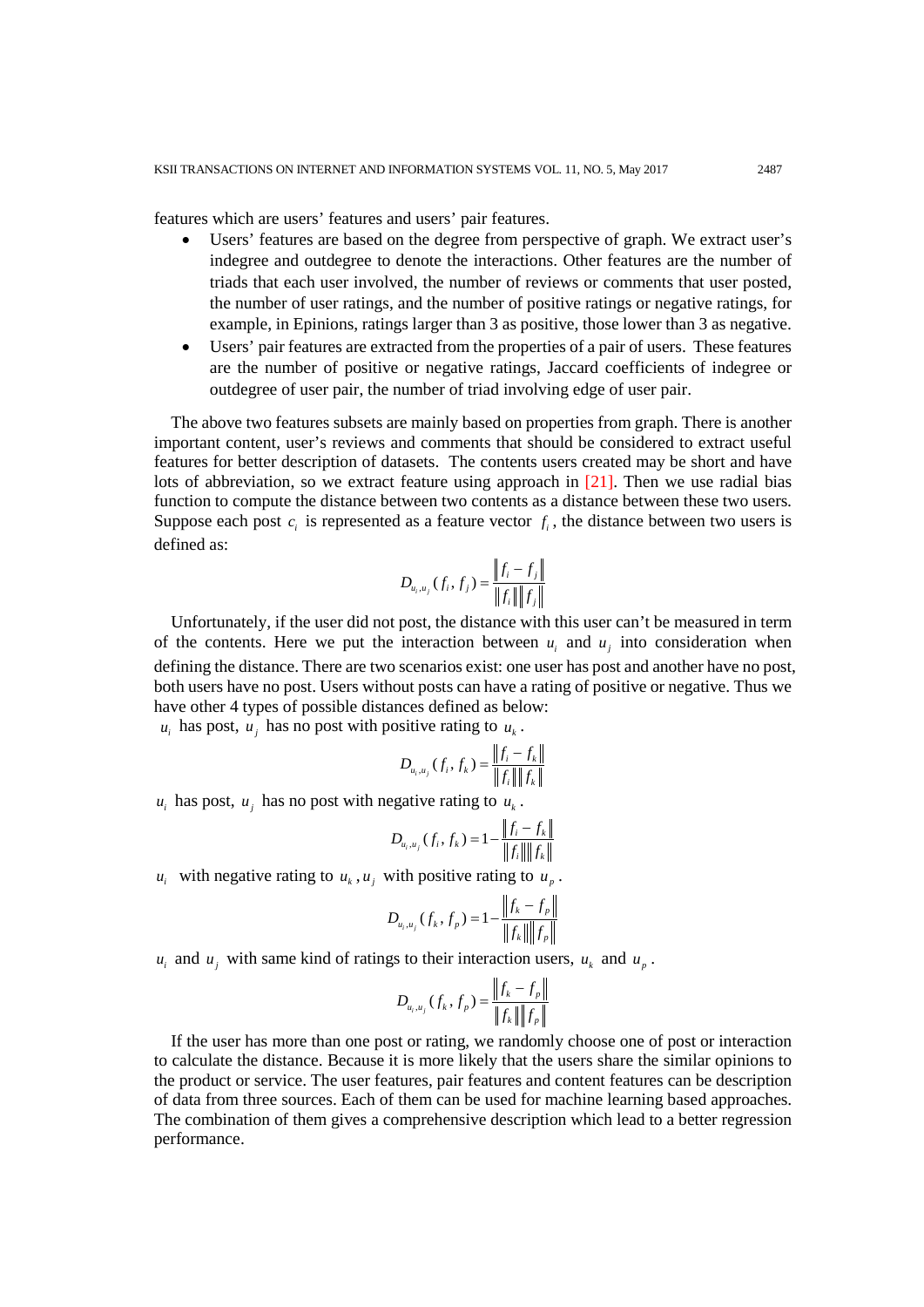## **3. Problem Statement**

Let  $\mathcal{U} = \{u_1, u_2, ..., u_N\}$  be the set of *N* users,  $A^p \in R^{N \times N}$  represents positive links where  $A_{ij}^p = 1$  if  $u_i$  has a positive link to  $u_j$  and  $A_{ij}^p = 0$  otherwise. Let  $p = \{p_1, p_2, ..., p_M\}$  be the set of *M* pieces of reviews (comments). We use  $B \in R^{N \times M}$  to denote the user-review relationships where  $B_{ij} = 1$  if  $p_j$  is posted by user  $u_i$ , and  $B_{ij} = 0$  otherwise. Reviews express the opinion to the service or products. If user  $u_i$  makes comments on that reviews, we can obtain opinion of support or disagree with off-the-shelf opinion mining tools. User  $u_i$ 's opinion expresses directly from rating if there is no comments made by user. With or without comments, we can form a user-user relations matrix  $L_{ij} \in R^{N \times N}$  where  $L_{ij} = 1$ ,  $L_{ij} = -1$  and  $L_{ij} = 0$ , if user  $u_i$  gives or rate positive, negative or neutral (or no) opinions respectively, between  $u_i$  and  $u_j$ .

Now we can formulate the problem of negative link construction with only positive links. In this formulation, we try to evaluate that if negative links are redundant to positive links. By extracting topological features from positive links, we should find a transformation matrix  $W \in R^{N \times N}$  to transfer positive links to negative links, i.e.,  $WA_p \approx A_n$ . Apparently a global optimal solution of **W** can be obtained via the following linear regression problem as:

$$
\min_{\mathbf{W}} \left\| \mathbf{W} \mathbf{A}_p - \mathbf{A}_n \right\|_F^2 + \alpha \left\| \mathbf{W} \right\|_F^2 \tag{3.1}
$$

where the term  $\|\mathbf{W}\|_F^2$  is introduced to avoid overfitting. With **W**, given all positive links about a user  $u_i$ , we can predict  $u_i$ 's negative links. Essentially, high prediction accuracy can prove our evaluation that negative links are redundant to positive links. As we know, social media data are noisy and diversity. The prediction of negative from only positive links shows poor performance using linear model with each subset features or combination of three. **Table 2** shows the prediction performance with linear regression model and random guessing in term of accuracy. We find that performance of linear model is no better than random guessing.

| Algorithm         | Epinions | Slashdot |
|-------------------|----------|----------|
| Random            | 0.0002   | 0.0003   |
| Linear regression | 0.0003   | 0.0003   |

**Table 2.** Prediction accuracy using Random method and linear regression method.

In Section 2, we extract three sets of features from social media data. These features give multi-facet description of the characteristics of social media. From another perspective, each feature subset means data comes from one source data. So social media is from three sources of data. As we already know that, simply combining three features subsets for linear regression gives a prediction performance no better that random guessing (see **Table 2**), we think there can be other way to combining them. In addition, the three features subsets are raising another interesting problem. Which does subset of features dominate the performance of negative link prediction on different data?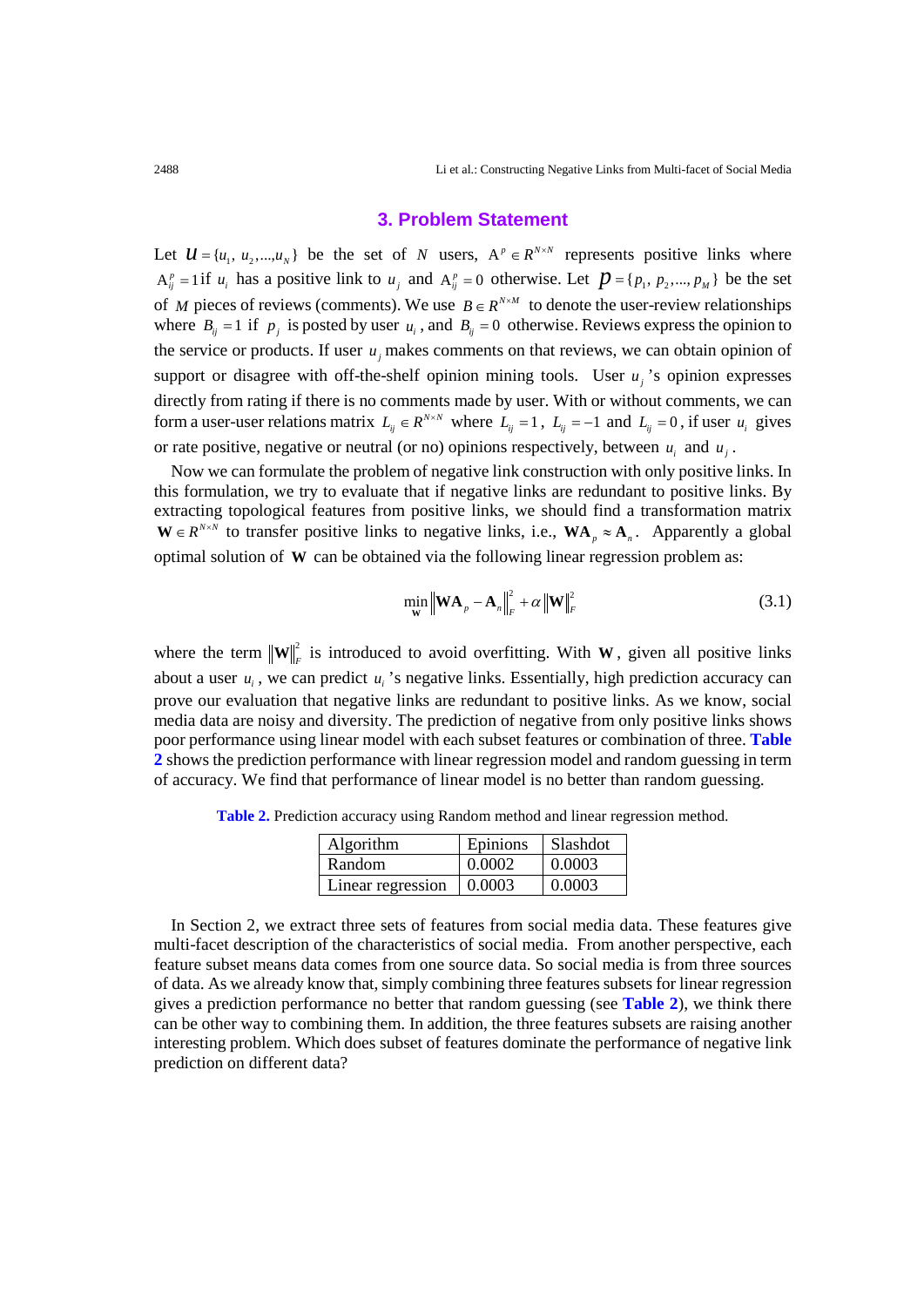

**Fig. 1.** The proposed framework of NsCL

In **Fig. 1**, we illustrate the differences for the existing variations of the problem as follows:

- Constructing the links and predicting the sign of these links at the same time. The existing variation assumes the links already existed and only predict the sign.
- Identifying the contribution of the feature subset for the prediction of the negative link. The existing variation is without the ability for the estimation of the contribution.

## **4. The Framework of CsNL**

An SVM framework can be used for regression with kernel, it has better generalization capabilities than other learning models. The three features subsets extracted can be considered as three sources of dataset. So our framework of CsNL is based on multiple kernels SVM which taking advantage of the multiple sources of data to perform nonlinear regression analysis. However, the problem we consider in the first place is about only positive links existed. Suppose the users have negative interactions relationship, we briefly analyze that the negative interactions, which are mainly from lower ratings, do prove the existence of negative links. Note that the negative links in datasets are served only as a ground-truth for evaluation. This assumption is proved in [19] that users with negative interactions are likely to have negative links. So next, we will first give details about negative links construction, and then we formulate the problem and discuss the solution.

## **4.1 Negative Links Construction**

The content (reviews) the users posted expresses the opinion of the user  $u_i$  according to personal experience of the service or product. If another user  $u$ , supports this opinion, user can make positive comments or give a high rate. If user  $u_i$ , dislikes service or product, the negative comments can be made or low rate is given. This negative interaction from  $u_i$  to  $u_j$ . manifests the possible existence of negative link from  $\mathbf{u}_i$  to  $\mathbf{u}_i$ .

Hypothesis test is designed on Epinions to help us make an inference about the existence of negative links at the desired level of confidence. We follow the similar procedure [19] to conduct a two-sample t-test. We randomly select users' pair with and without negative interactions as sample *a* set and simultaneously, another sample set *b* is collected according to existence of real negative links in sample set *a*. The null hypothesis  $H_0$ :  $a \le b$  is strongly accepted (Note: refer to  $[19]$  for detail). Thus, it is fair to state that negative interaction between users' pair is a manifested indication of the negative links.

Taking negative interactions as negative links is a straight way to construct the negative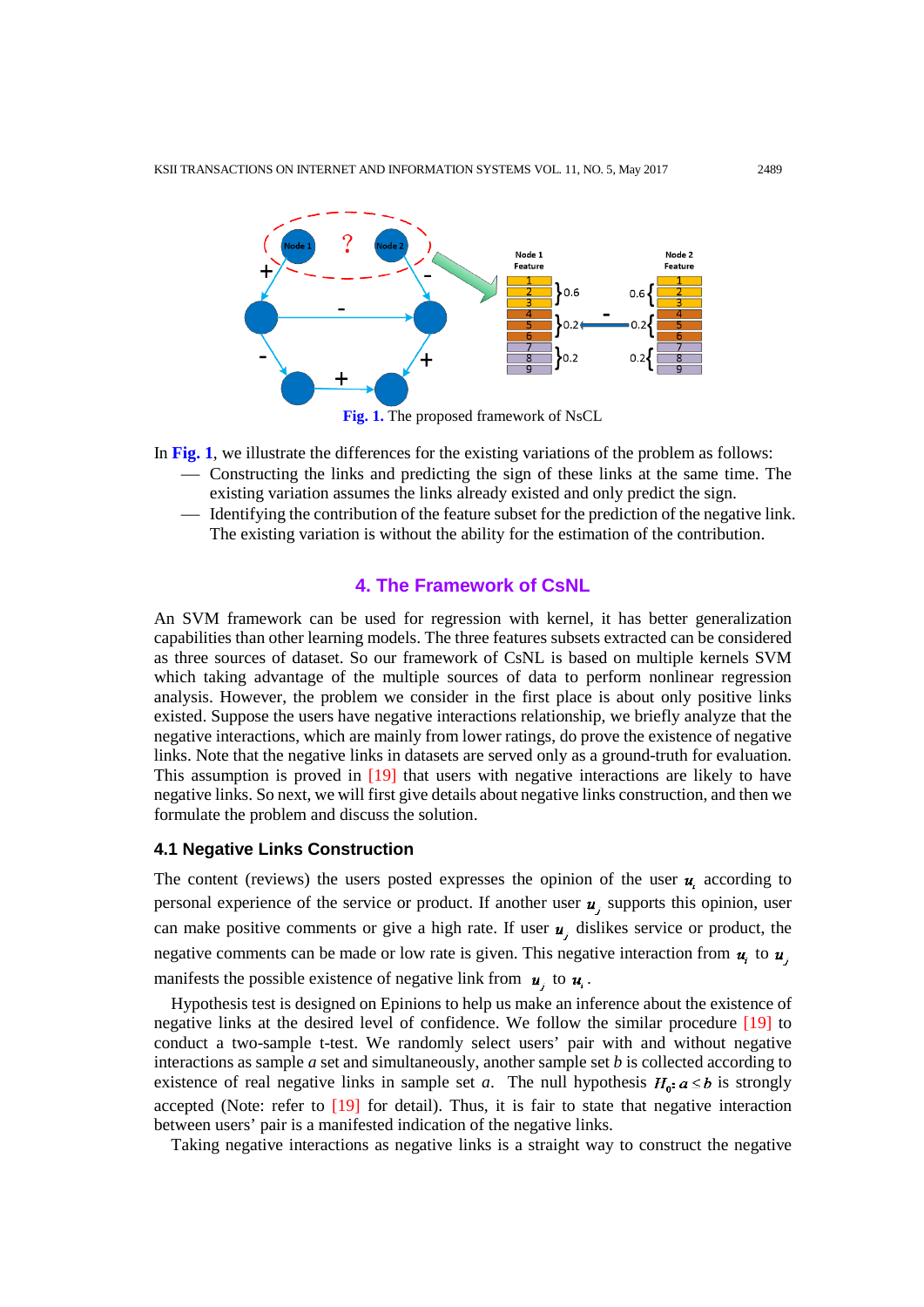links, which can be used as ground truth for evaluation of the prediction performance from only positive links. The datasets we used are from Epinions and Slashdot which have negative links ready for analysis. The way we provide for negative links construction definitely can be used for those with only positive links available.

#### **4.2 Formulation**

From Section 3 we know, negative link prediction can be formulated as regression problem. Eq. (3.1) is a multi-targets linear regression model and do not exploit nonlinearity. We also know that social media data comprised of three set of features, which demonstrate the noisy, and highly diversity of the dataset. So the nonlinearity and multi-sources data should be put into consideration when model the data. In this work, we take advantage of multi-kernel support vector regression model to do prediction. We already define the feature sets and distance between user pair. Apparently, there are three kernels in model. Since kernels are from different feature set, they contain different information, which may improve the prediction performance.

Let  $\chi = \{x_1, x_2, ..., x_N\}$  be training examples. Each  $x_i$  is a vector comprised of three feature sets  $f^1, f^2, f^3$ . Technically, we have three sets of examples represented as  $x_i^m, m = 1,2,3$  with dimension of size of  $f^{i}$ ,  $i = 1, 2, 3$ . The problem we discuss here is two-class learning problem whereby one of the classes, referred to as positive links class, is well-sampled. This is what we know one-class classification [39]. The goal of this kind of classification is to construct a decision surface around the examples from positive links class in order to distinguish between positive links and negative links.

By taking the inspiration of SVM (Support Vector Machine), the positive links samples can be separated by a hyperplane from feature space,  $f^1, f^2, f^3$ . Now we can introduce multi-SVM to solve negative links predication problem. The primal problem is thus:

$$
\min \frac{1}{2} \left( \sum_{j=1}^{m} d_j \left\| \mathbf{w}_j \right\|_2 \right)^2 + C \sum_{i=1}^{n} \xi_i
$$
\nw.r.t.

\n
$$
\mathbf{w} \in R^{f_1} \times R^{f_2} \times R^{f_3}, \ \xi \in R_+^n, \ b \in R
$$
\ns.t.

\n
$$
y_i \left( \sum_j \mathbf{w}_j^T x_{ji} + \mathbf{b} \right) \ge 1 - \xi_i, \ \forall i \in \{1, ..., n\}
$$
\n(4.1)

Usually, the decision surfaces  $\mathbf{w}_i$ ,  $j = 1,2,3$ , cannot be found in original feature space. Thus under kernel SVMformulation, the linear discriminant with the maximum margin in the feature space is induced by the mapping function  $\Phi$ . The resulting discriminant function is:

$$
f(x) = \omega^T \Phi(x) + \beta \tag{4.2}
$$

where  $\omega$  is weight in kernel feature space  $\Phi(x)$ .  $\beta$  can be soft-margin regulization term or constant. Here  $\beta$  is a constant for simplifying model.

Usually Eq.(4.2) is solved through the Lagrangian dual optimization formulation:

$$
\begin{aligned} \n\mathbf{M}_{\mathbf{a}} \mathbf{x} \sum_{i=1}^{N} \alpha_i - \frac{1}{2} \sum_{i=1}^{N} \sum_{j=1}^{N} \alpha_i \alpha_j y_i y_j k(x_i, x_j) \\
\text{s.t.} \sum_{i=1}^{N} \alpha_i y_i &= 0 \\
C \ge \alpha_i \ge 0 \quad \forall i \n\end{aligned} \tag{4.3}
$$

where  $k(x_i, x_j) = \langle \Phi(x_i), \Phi(x_j) \rangle$  is the kernel function, and **a** is the vector of dual variables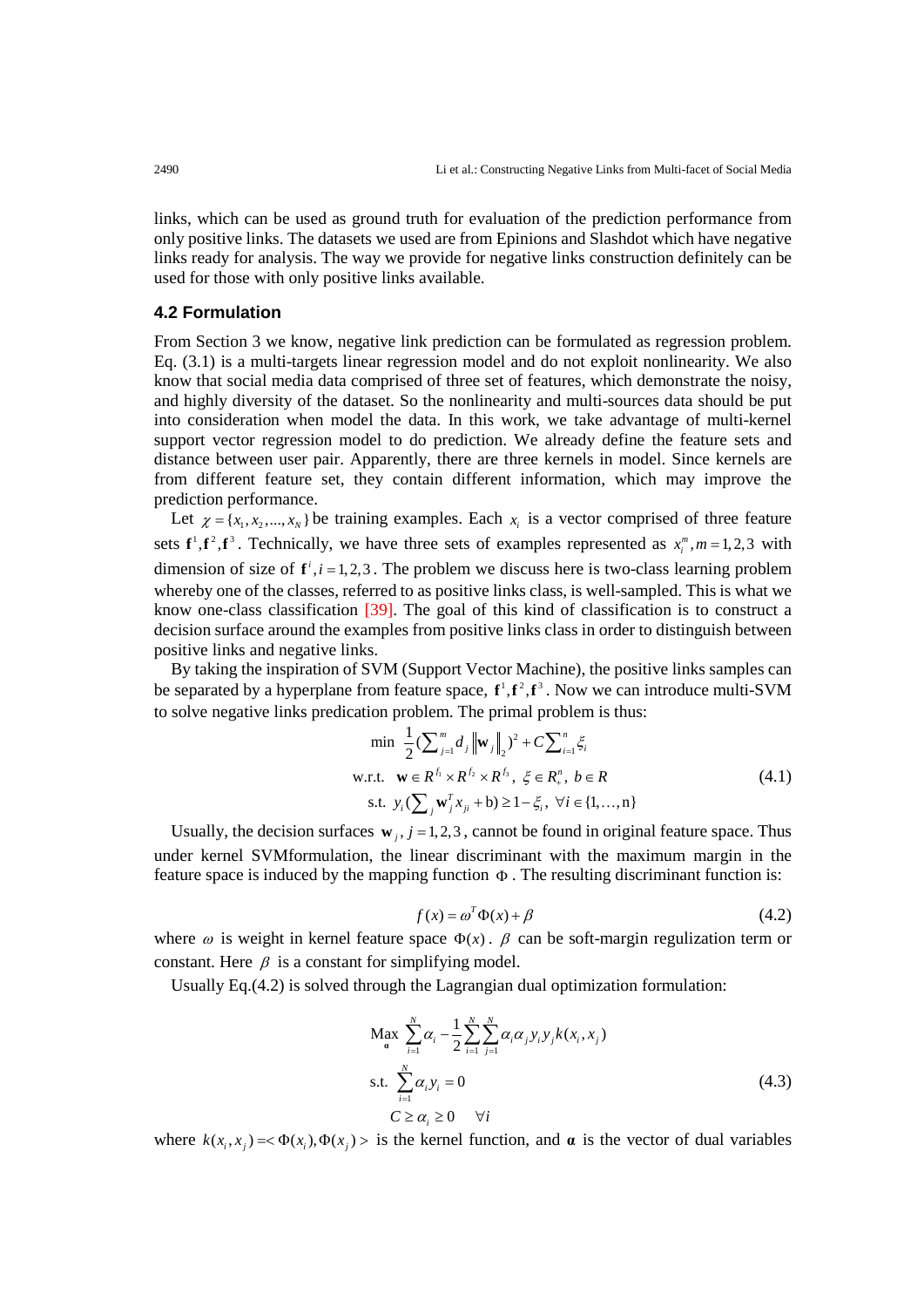corresponding to each separation constraint. Using the KTT condition, the discriminant function can be written as:

$$
f(x) = \sum_{i=1}^{N} \alpha_i y_i k(x_i, x) + \beta
$$
\n(4.4)

In Eq. (4.4), *k* is one kernel function. Here we employ linear combination of multi-kernels as

$$
K(x_i, x_j) = \sum_{m=1}^{P} \sigma_i k_m(x_i^m, x_j^m)
$$
\n(4.5)

where  $p = 3$  in our model because of three feature sets from data. Combining three kernels is useful and complementary by kernels themselves because each kernel gives a presentation of one perspective of data and combination of perspective achieve better regression or classification accuracy than each of the kernels [22]. According to [23], we can have the quadratically-constrained quadratic program (QCQP) dual formulation as:

$$
\max_{\mathbf{a}} \sum_{i=1}^{N} \alpha_{i} - \frac{1}{2} \sum_{i=1}^{N} \sum_{j=1}^{N} \alpha_{i} a_{j} y_{i} y_{j} \mathbf{K}(x_{i}, x_{j})
$$
  
s.t. 
$$
\sum_{i=1}^{N} \alpha_{i} y_{i} = 0
$$
  

$$
C \ge \alpha_{i} \ge 0
$$
 (4.6)

The coefficient  $\sigma_i$  is determined by training data from combining kernel as

$$
K(x_i, x_j) = \sum_{m=1}^{P} \sigma_m(x_i | D) k_m(x_i^m, x_j^m) \sigma_m(x_j | D)
$$

where  $\sigma_m(x_i | D)$  is defined as

$$
\sigma_m(x_i \mid D) = \frac{\exp(<\nu_m, \Phi(x) > +\nu_{m0})}{\sum_{l=1}^p \exp(<\nu_l, \Phi(x) >) +\nu_{l0}}
$$

QCQP approach gives significantly better results than any single kernel and the unweighted sum of kernels. We can use gradient-descent method to train model with Function (4.6) which denoted as  $J(\mathbf{v})$  [23].

$$
\frac{\partial J(\mathbf{v})}{\partial v_{m0}} = -\frac{1}{2} \sum_{i=1}^{N} \sum_{j=1}^{N} \sum_{k=1}^{P} \alpha_i \alpha_j y_i y_j \sigma_k(x_i) \mathbf{K}(x_i, x_j) \sigma_k(x_j) (1 - \sigma_m(x_i) + 1 - \sigma_m(x_j)) \tag{4.7}
$$

$$
\frac{\partial J(\mathbf{v})}{\partial v_m} = -\frac{1}{2} \sum_{i=1}^N \sum_{j=1}^N \sum_{k=1}^P \alpha_i \alpha_j y_i y_j \sigma_k(x_i) \mathbf{K}(x_i, x_j) \sigma_k(x_j) (x_i[1 - \sigma_m(x_i)] + x_j[1 - \sigma_m(x_j)]) \quad (4.8)
$$

Following the training process in *J*(**v**) [23], we update  $K(x_i, x_j)$  each step then update  $v_{m0}$ and  $v_m$  until convergence.

#### **4.3 Discussion**

In social media, researchers are mainly working on passive way to study user-generated content and interactions. Finding and understanding the negative links in social media is like a two-step way that we need to first locate negative links, which are invisible to us, and then we extract meaningful information which is value to us. In order to accomplish these two steps, we need to answer three research questions.

**Question 1:** are negative links redundant to positive links?

As we discussed above, the negative links can be constructed using only positive links by: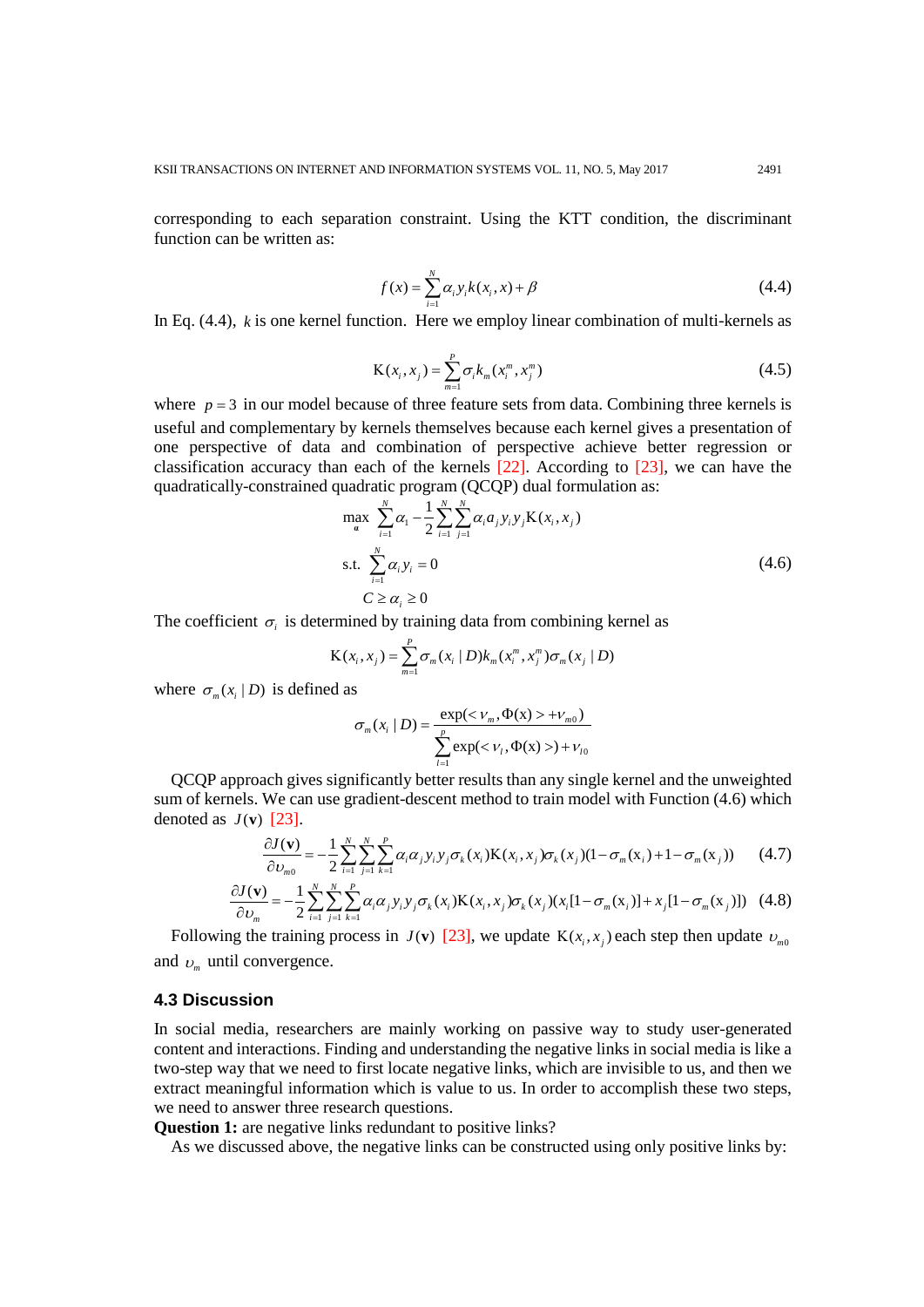2492 Li et al.: Constructing Negative Links from Multi-facet of Social Media

$$
\min_{\mathbf{W}} \left\| \mathbf{W} \mathbf{A}_{p} - \mathbf{A}_{n} \right\|_{F}^{2} + \alpha \left\| \mathbf{W} \right\|_{F}^{2}
$$
\n(4.9)

If the negative links are redundant to positive links, some topoplgical features from positive links might be sufficient to indicate the existence of negative links. Essentially, by employing highly-craft prediction method as in our work, those features can be further grouped according to the prediction contribution.

**Question 2:** how to predict the negative links with co-existence of positive links and negatives?

In some applications, there are some negative links available for predication. We can extend Eq.(3.1) to take advantage of those labeled samples, as

$$
\min_{\mathbf{W}} \left\| \mathbf{W} \mathbf{A}_p - \mathbf{A}_n \right\|_F^2 + \alpha \left\| \mathbf{W} \right\|_F^2 + \beta \left\| \mathbf{W}^{index} \mathbf{A}_p^{index} - \mathbf{A}_n^{index} \right\|_F^2 \tag{4.10}
$$

where  $\mathbf{A}_n^{index}$  and  $\mathbf{A}_n^{index}$  are the labeled samples. We can solve this optimization problem using SVM formulation by adding one constraint for each samples in data set. The constraint calculates the prediction error as if the positive links were negative links. Thus we reach to the semi-supervised SVM as:

$$
\min \frac{1}{2} (\sum_{j=1}^{m} d_j \|\mathbf{w}_j\|_2)^2 + C \sum_{i=1}^{n} \xi_i
$$
  
w.r.t.  $\mathbf{w} \in R^{f_1} \times R^{f_2} \times R^{f_3}, \ \xi \in R^n_+, \ b \in R$   
s.t.  $y_i (\sum_j \mathbf{w}_j^T x_{ji} + \mathbf{b}) \ge 1 - \xi_i, \ \forall i \in \{1, ..., n\}$   
- $(\sum_j \mathbf{w}_j^T x_{ji} - \mathbf{b}) \ge 1 - \eta_i$  (4.11)

This is an extension of CsNL in our work, which can be solved using approach described in [23].

**Question 3:** What is the added value of negative links?

The negative links can be obtained by framework CsNL and its extension under different scenarios. Now we can apply negative links in some real-world applications such as recommendation and classification.

*Recommendation:* Let  $v = \{v_1, v_2, ..., v_t\}$  be items set.  $R_{ij}$  is the rating score. We can take positive links  $A_p$  and negative links  $A_n$  as sources for recommendations. For example, positive links can be used to find relevant items and negative links to eliminate some items otherwise to be recommended. Let  $O = \{ \langle u_i, v_j \rangle | R_{ij} \neq 0 \}$  be the set of observed ratings and  $M = \{ \langle u_i, v_k \rangle | R_{ik} \neq 0 \}$  be the set of missing ratings. Then we reach to the recommendation problem as:

$$
f: \{O, A_p, A_n\} \to \{\hat{R}_k, \text{for}\langle u_i, v_k \rangle \in M\}
$$
\n(4.12)

Appearently, the problem described in Eq. (4.12) is the extension of CsNL described in Eq.  $(4.11)$ . Other works $[15][40]$  on recommendation are only putting positive links into consideration.

*Classification:* We can build up the user-post links with distance we defined in Section 2. Let *U* be this distance matrix and *F* be features set. *X* denotes feature-value of each data sample. *Y* is the labe indicatior matrix.  $A_p$  and  $A_p$  be the known positive links and negative

links. The classification problem is to predict  $\hat{Y}$  for labeled data  $\hat{X}$ . Since the framework CsNL we proposed in this work is working on one-class sample. We can model the problem into one-class classification problem as Eq. (4.2) described. Then the samples not in this class can be treated as another class. The classification problem requires further study according to the application, such as node classification  $[41]$ .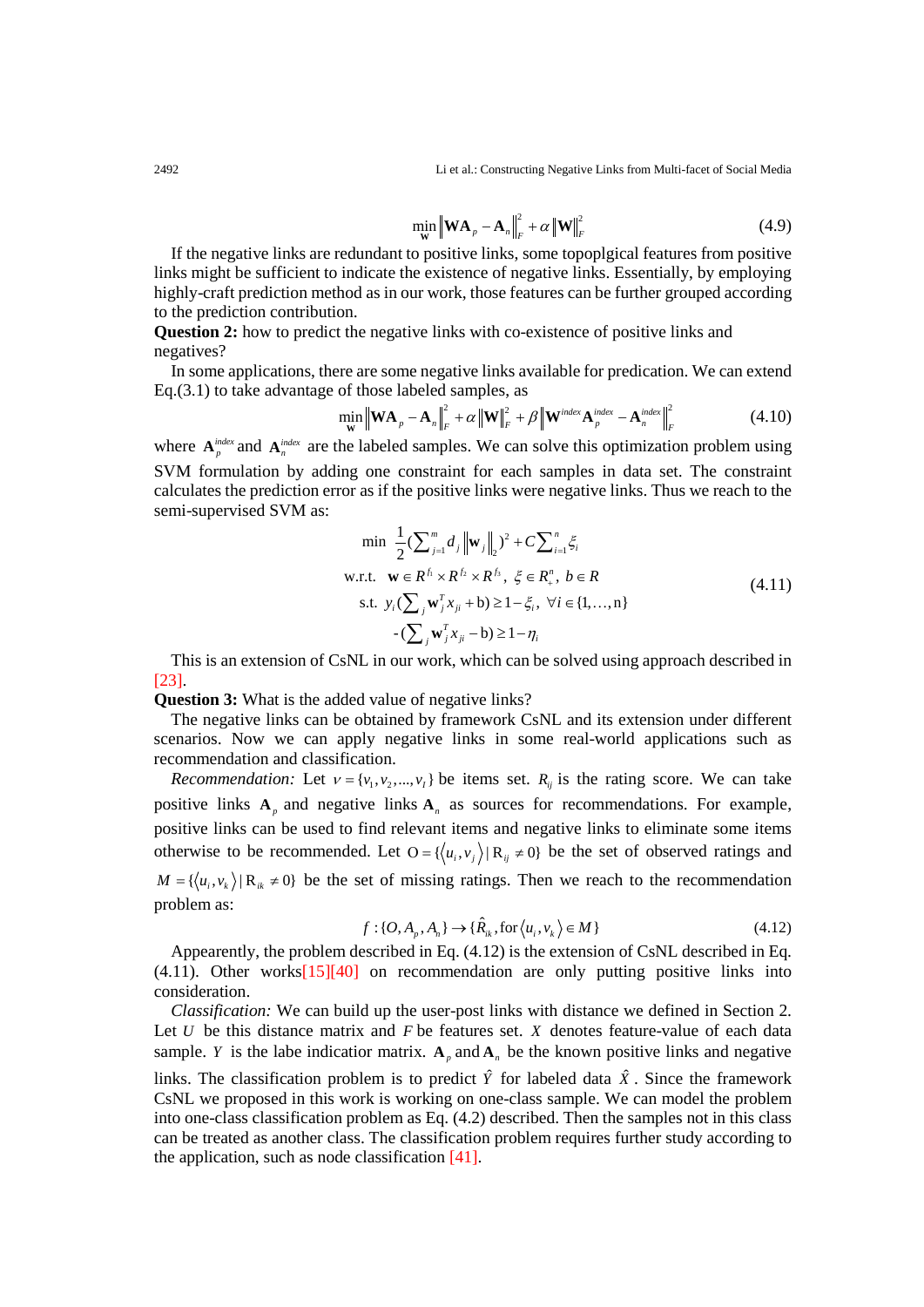#### **5. Experimental Analysis**

In this section, we first perform the experiments for quantity analysis of the proposed framework of CsNL. Then we report the coefficient of kernels' combination which represents the contribution of various features to the performance.

Because we predict negative links from only positive links, this formulation can be viewed as one-class classification. So we employ three metrics for evaluation, they are precision, recall and F1-measure defined as:

$$
precision = \frac{tp}{tp + fp}
$$

$$
recall = \frac{tp}{tp + fn}
$$

$$
F1 = \frac{2 \times precision \times recall}{precision + recall}
$$

Several kernel functions are used for construction of CsNL respectively. They are Gaussian

kernel 2  $(x_i, x) = \exp(-\frac{||x_i - x||}{2\sigma^2})$  $k(x_i, x) = \exp(-\frac{\|x_i - x\|^2}{2\sigma^2})$ , cosine kernel  $k(x_i, x) = \frac{\pi}{4}\cos(\frac{\pi}{2} \|x_i - x\|^2)$ , logistic kernel  $(x_i, x) = \frac{1}{|x - y|^2}$  $k(x_i, x) = \frac{1}{e^{\|x_i - x\|^2} + 2 + e^{-\|x_i - x\|^2}}$ and sigmoid kernel  $k(x_i, x) = \frac{2}{\pi} \frac{1}{e^{\|x_i - x\|^2} + e^{-\|x_i - x\|^2}}$ .

Since constructing negative links can be viewed as problem of one-class classification, we need to choose binary classification function for discriminant analysis. Because logistic sigmoid function can introduce non-linearity to the model and, from the real-world data analysis, we know that the distance between pair of samples is within certain range. The logistic sigmoid function is working well as resulting discriminant function in Eq. (4.1) for CsNL.

$$
f(x) = \frac{1}{1 + \exp(-x)}
$$
(5.1)

The first experiment is to access the performance of CsNL on different kernel functions. By using different kernel function, CsNL model is formulated according to problem (4.5). After the training according to Eq. (4.6), Eq. (4.7) with two datasets respectively, then we perform the prediction. **Table 3** reports the experiments results on two datasets.

| Kernel   | Epinions  |        |                | <b>Slashdot</b> |        |                |  |
|----------|-----------|--------|----------------|-----------------|--------|----------------|--|
| function | Precision | Recall | F <sub>1</sub> | Precision       | Recall | F <sub>1</sub> |  |
| Gaussion | 0.2956    | 0.3201 | 0.3073         | 0.2203          | 0.2245 | 0.2224         |  |
| Cosine   | 0.2901    | 0.3192 | 0.3040         | 0.2191          | 0.2135 | 0.2162         |  |
| Logistic | 0.2842    | 0.3110 | 0.2970         | 0.2031          | 0.2105 | 0.2067         |  |
| Sigmoid  | 0.2801    | 0.3119 | 0.2951         | 0.2010          | 0.2127 | 0.2067         |  |

**Table 3.** Prediction performance using different kernel function on two datasets.

The first row of the **Table 3** shows the best performance of NsCL when using Gaussion kernel. The features we defined in our study are all real number. Gaussion kernel makes a good fitting to our model.

In the next experiments, we compare the performance of NsCL with other based-line methods. The baseline methods are as follow: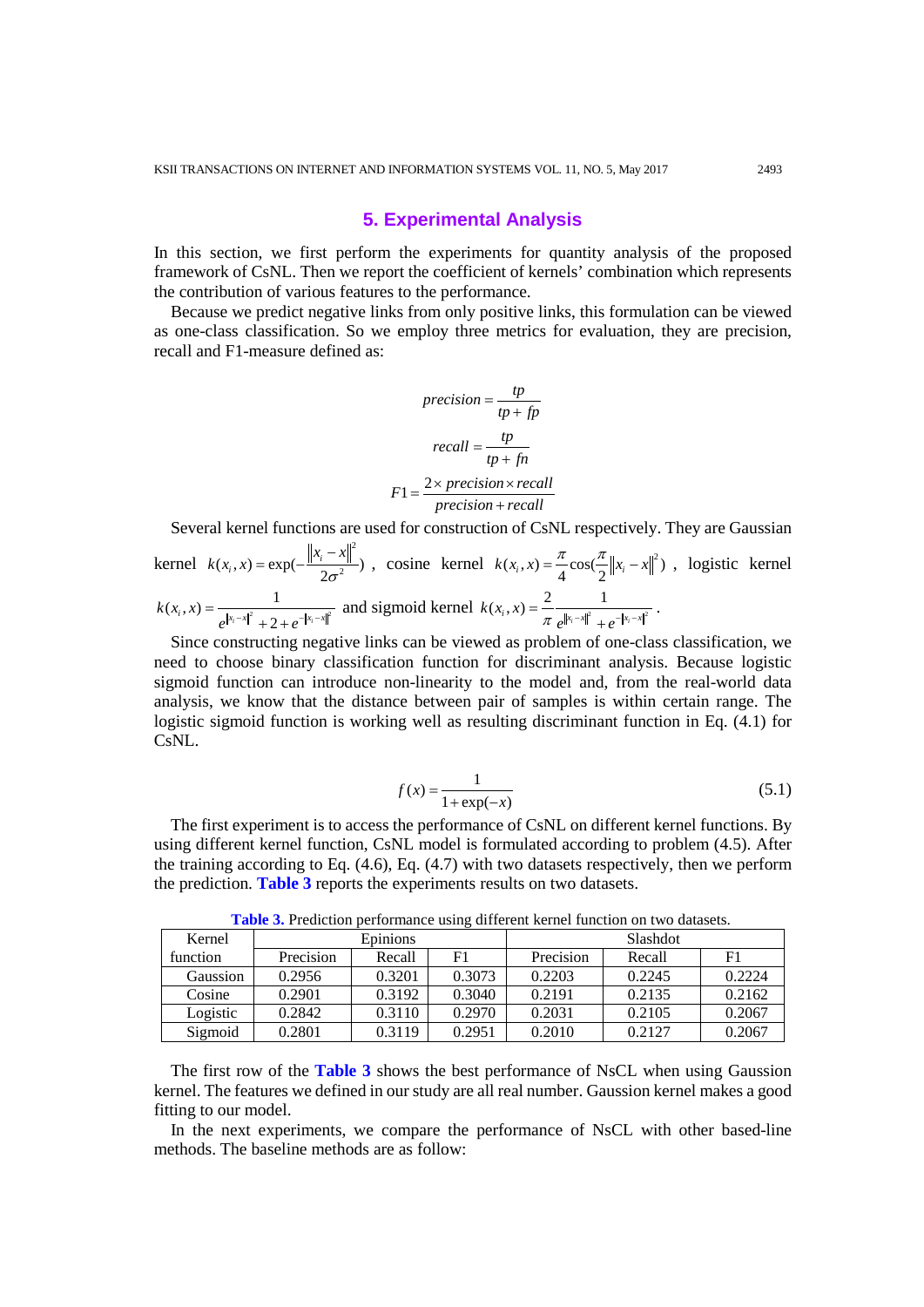- **Random:** The labels of the links are randomly guessed.
- **Single SVM kernel methods:** Nonlinear prediction model which combining three feature sets into one for constructing one kernel under SVM setting.
- **NeLP** [19]: multi-kernel with fixed coefficient.

Discriminant function in Eq. (5.1) is used for all the base-line methods. Gaussion kernel is used for construction of each methods. We set the parameter for NeLP as reported in [19]. The experiments results are reported in **Table 4**.

| <b>Methods</b> | Epinions  |        |        | Slashdot  |        |        |
|----------------|-----------|--------|--------|-----------|--------|--------|
|                | Precision | Recall | F1     | Precision | Recall | F1     |
| Random         | 0.0002    | 0.0005 | 0.0003 | 0.0004    | 0.0005 | 0.0004 |
| Single SVM     | 0.2539    | 0.3768 | 0.3034 | 0.1992    | 0.1936 | 0.1964 |
| NeLP           | 0.2915    | 0.3810 | 0.3303 | 0.2131    | 0.2105 | 0.2118 |
| <b>NsCL</b>    | 0.2956    | 0.3901 | 0.3363 | 0.2203    | 0.2245 | 0.2224 |

**Table 4.** Prediction performance using different prediction methods on two datasets.

The first row in **Table 4** is the results of random guessing. Without doubt about it, the performance is extremely low. The second row of single SVM is actually a special case of NsCL with one kernel employed. This method takes the feature set as whole for the kernel building. The third row of NeLP is also a special case of NsCL with pre-fixed coefficients on each kernel. The drawback of this method is that we have to set these coefficient in advance. From the results in fourth row, the precision and recall are all slight lower than NsCL. The premier characteristic of NsCL is that the coefficient is evaluated from the datasets themselves. This makes the NsCL exhibit high robustness to the diversity datasets.

As stated in [19], the prediction model trained from social media data can be consider as a generalization model for broadly available social media data. So our next experiments are followed the similarly setting in [19] to evaluate the performance of CsNL. We first train CsNL with Epinions and perform classification on Epinions and Slashdot. Then we train CsNL with Slashdot and perform classification on Slashdot and Epinions.



**Fig. 2.** The prediction performance using different dataset for training and testing.

As **Fig. 2** shows, CsNL remain relative high classification performance when testing on different dataset. These result prove the good generalization when CsNL are working as a classifier with different training data.

Since framework of CsNL is multi-kernel model, the coefficient on each kernel can be the evaluation of kernel contribution to prediction. The kernel coefficient is computed from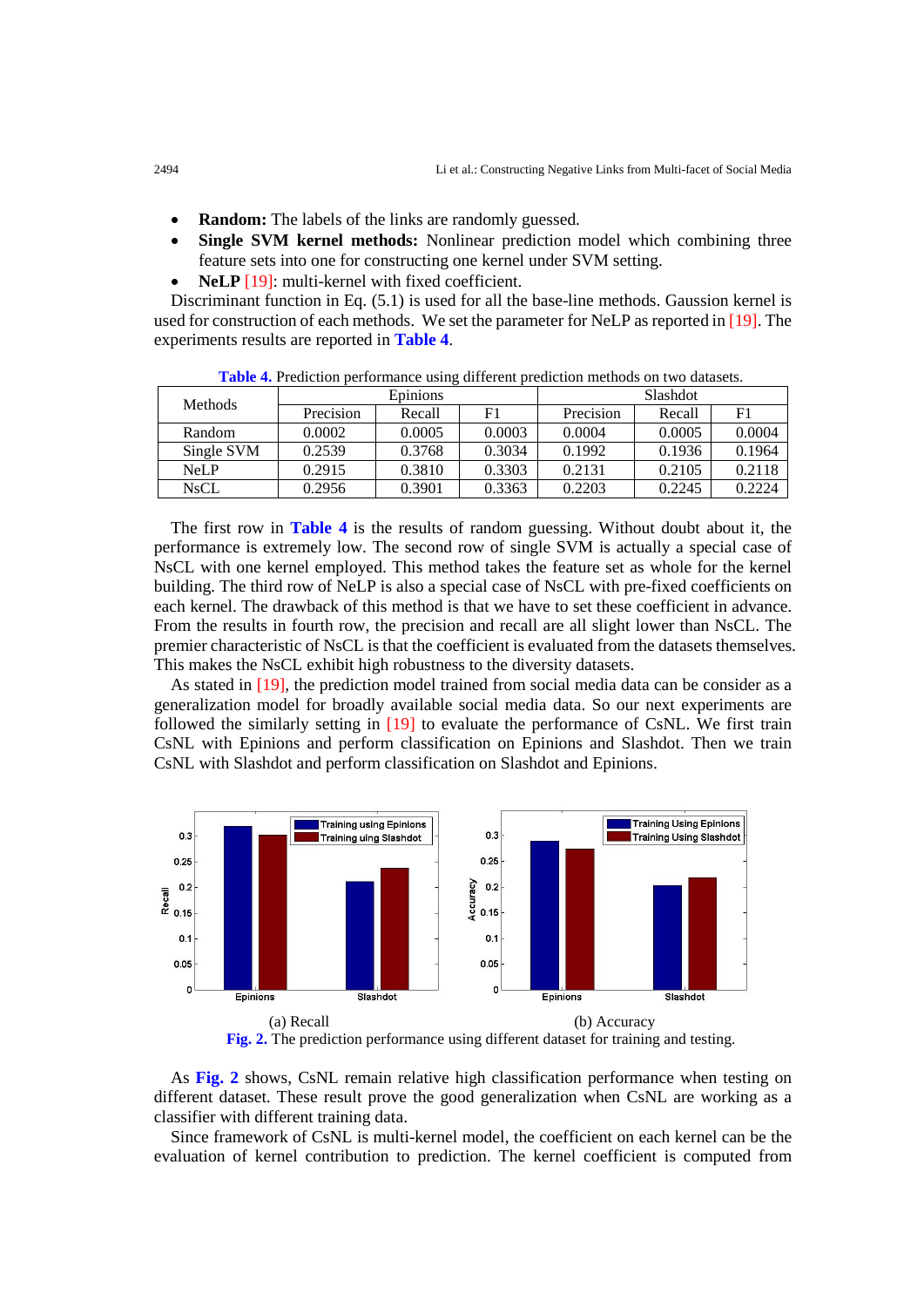training data. The last experiment is to evaluate the dominance of the source of data in term of the kernel coefficient. We report the results on two datasets in **Fig. 3**.



**Fig. 3.** Coefficients on different kernel

Apparently, kernel from distance defined in subsection 2.1 achieves high coefficient. This result means the contents user posted dominate the performance of the prediction. This finding reveals that the features we define in subsection 2.1 provide powerful discriminative capability for negative prediction. And these features bridge the gap for the sentimentality discovery even the users have no comments or reviews.

### **6. Other Related Work**

In this section, we briefly review works which is related to social network mining and its applications.

The power-law distributions is a well known propertity of the social network [26]. J. Tang et.al. reported that in signed network positive links are denser thatn negative links [27]. Clustering coefficient is another property introduced by [28]. This property cannot be applied to signed network mining, especially for negative links. There are two properties, reciprocity and transitivity, which are widly used in positve link predictions [29][27]. Balance theory [30] and power-law distribution are very useful properties for many social mining applications, such as community discovery [31], information diffusion [32] and data classification [33] or clustering [34].

The techniques in community discovery can be directly applied to recommendation system [35]. Information diffusion is applied to marketing [32][36]. Classification and clustering are techniques that are more general. Research efforts have mainly focus on signed network, especially on negative link networks [37][38].

## **7. Conclusion**

Negative links provide valuable information to social media. However, most social media do not support user to specify negative links. It is necessary to use positive links and other information such as review and rating to inference the existence of the negative links. Social media data is diversity and in large scale, this make the problem of negative link prediction challenging. In this paper, a new framework of CsNL is proposed which takes multi-facet of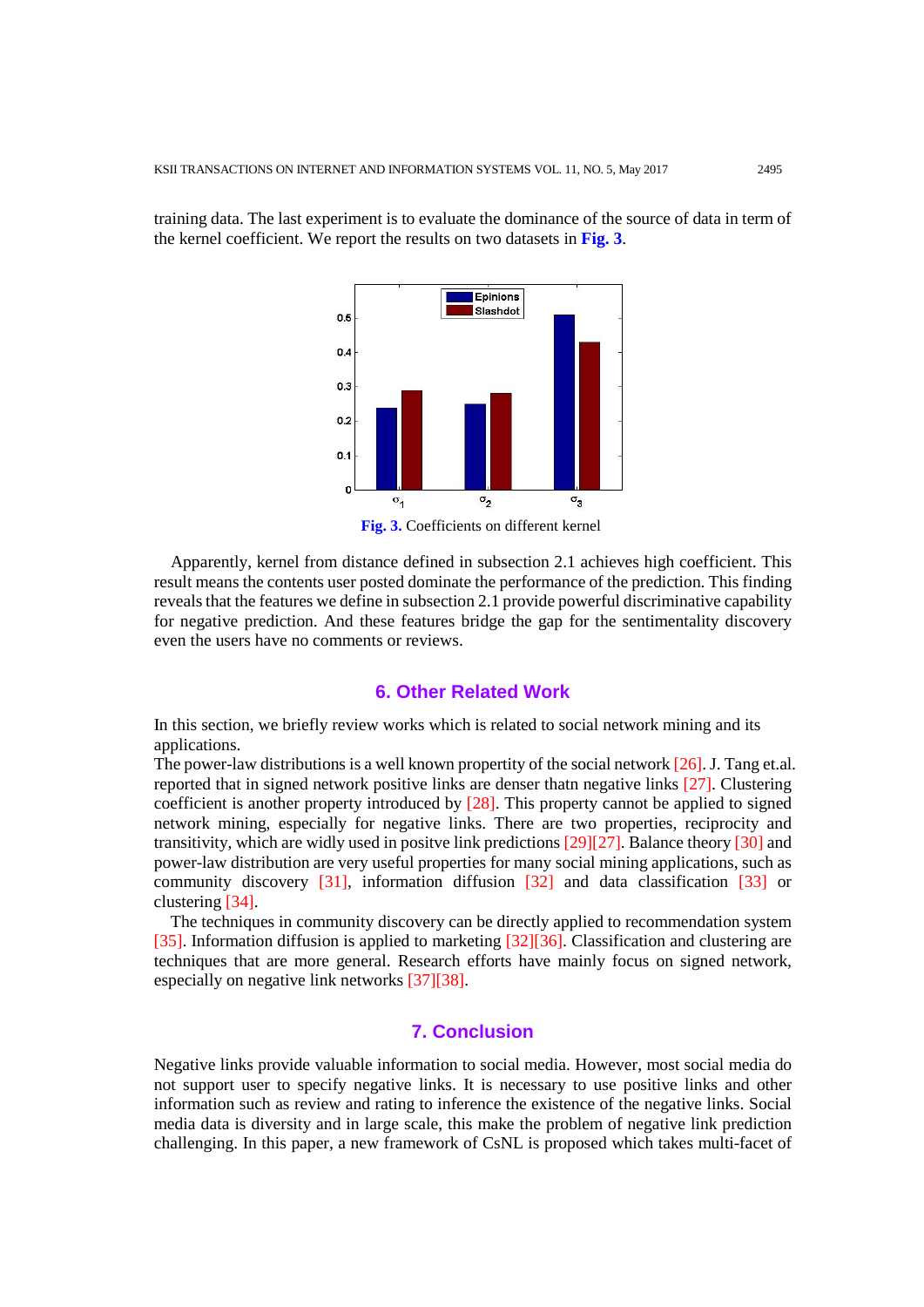social media data in to consideration to construct negative links. We first analyze the feature of dataset and define a new measurement for nonlinear analysis. Then CsNL based on multi-kernel SVM is built for exploit the information from positive links for negative links prediction. Experiments are performed on real-world datasets. Experimental results prove the effective and generalization of CsNL. Moreover, the framework evaluation demonstrates the contribution for prediction from each source of data.

Future work will be on the investigation of incorporation model with light negative information existed which can further improve the prediction accuracy. We plan to put these models into practical application such as recommendation systems or social network security system.

#### **References**

- [1] Andreas M Kaplan and Michael Haenlein, "Users of the world, unite! the challenges and opportunities of social media," *Business horizons*, 53(1):59-68, 2010. [Article \(CrossRef Link\)](http://www.sciencedirect.com/science/article/pii/S0007681309001232)
- [2] Reza Zafarani, Mohammad Ali Abbasi, and Huan Liu, "Social Media Mining: An Introduction," *Cambridge University Press*, 2014. [Article \(CrossRef Link\)](http://dx.doi.org/doi:10.1017/CBO9781139088510)
- [3] David Liben-Nowell and Jon Kleinberg, "The link prediction problem for social networks," in *Proc. of 12th International Conference on Information and Knowledge Management*. [Article \(CrossRef Link\)](http://dx.doi.org/doi:10.1145/956863.956972)
- [4] Aditya Krishna Menon and Charles Elkan, "Link prediction via matrix factorization, *Machine Learning and Knowledge Discovery in Databases*, pp. 437-452, Springer, 2011. [Article \(CrossRef Link\)](http://dx.doi.org/doi:10.1007/978-3-642-23783-6_28)
- [5] Lawrence Page, Sergey Brin, Rajeev Motwani, and Terry Winograd, The pagerank citation ranking: Bringing order to the web, 1999. [Article \(CrossRef Link\)](http://dx.doi.org/doi:10.1.1.31.1768)
- [6] Xiaoli Li and Bing Liu, "Learning to classify texts using positive and unlabeled data," *IJCAI*, volume 3, pp. 587-592, 2003. [Article \(CrossRef Link\)](http://ijcai.org/Past+Proceedings/IJCAI-2003/PDF/087.pdf)
- [7] Charles Elkan and Keith Noto, "Learning classi\_ers from only positive and unlabeled data," in *Proc. of the 14th ACM SIGKDD international conference on Knowledge discovery and data mining*, pp. 213-220. ACM, 2008. [Article \(CrossRef Link\)](http://dx.doi.org/doi:10.1145/1401890.1401920)
- [8] Ryan N Lichtenwalter, Jake T Lussier, and Nitesh V Chawla, "New perspectives and methods in link prediction," in *Proc. of the 16th ACM SIGKDD international conference on Knowledge discovery and data mining*, pp. 243-252. ACM, 2010. [Article \(CrossRef Link\)](http://dx.doi.org/doi:10.1145/1835804.1835837)
- [9] Ramanthan Guha, Ravi Kumar, Prabhakar Raghavan, and Andrew Tomkins, "Propagation of trust and distrust," in *Proc. of the 13th international conference on World Wide Web*, pp. 403-412. ACM, 2004. [Article \(CrossRef Link\)](http://dx.doi.org/doi:10.1145/988672.988727)
- [10] Jiliang Tang, Xia Hu, and Huan Liu, "Is distrust the negation of trust? the value of distrust in social media," in *Proc. of ACM Hypertext conference*, 2014. [Article \(CrossRef Link\)](http://dx.doi.org/doi:10.1145/2631775.2631793)
- [11] Yanhua Li,Wei Chen, YajunWang, and Zhi-Li Zhang, "Influence diffusion dynamics and influence maximization in social networks with friend and foe relationships," in *Proc. of the sixth ACM international conference on Web search and data mining*, pp. 657-666. ACM, 2013. [Article \(CrossRef Link\)](http://dx.doi.org/doi:10.1145/2631775.2631793)
- [12] Vincent Traag, Yurii Nesterov, and Paul Van Dooren, "Exponential ranking: Taking into account negative links," *Social Informatics*, pp. 192-202, 2010. [Article \(CrossRef Link\)](http://dx.doi.org/doi:10.1007/978-3-642-16567-2_14)
- [13] Hao Ma, Haixuan Yang, Michael Lyu, and Irwin King, "Sorec: social recommendation using probabilistic matrix factorization," in *Proc. of the 17th ACM conference on Information and knowledge management*, pp. 931-940. ACM, 2008. [Article \(CrossRef Link\)](http://dx.doi.org/doi:10.1145/1458082.1458205)
- [14] Yehuda Koren, Robert Bell, and Chris Volinsky, "Matrix factorization techniques for recommender systems," *Computer*, 42(8):30-37, 2009. [Article \(CrossRef Link\)](http://dx.doi.org/doi:10.1109/MC.2009.263)
- [15] Hao Ma, Dengyong Zhou, Chao Liu, Michael R Lyu, and Irwin King, "Recommender systems with social regularization," in *Proc. of the fourth ACM international conference on Web search and data mining*, pp. 287-296. ACM, 2011. [Article \(CrossRef Link\)](http://dx.doi.org/doi:10.1145/1935826.1935877)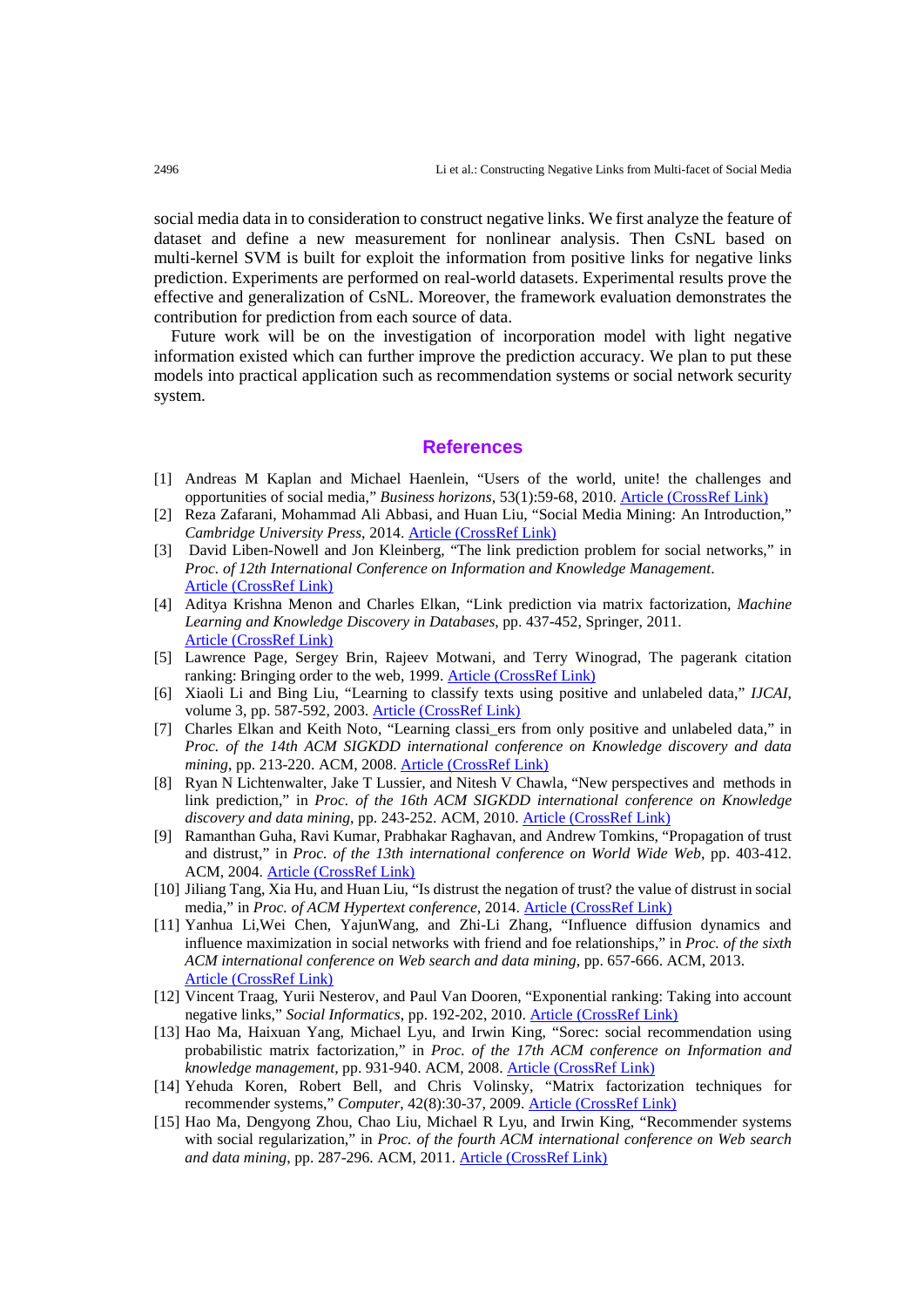- [16] Jure Leskovec, Daniel Huttenlocher, and Jon Kleinberg, "Predicting positive and negative links in online social networks," in *Proc. of the 19th international conference on World wide web*, pp. 641-650. ACM, 2010. [Article \(CrossRef Link\)](http://dx.doi.org/doi:10.1145/1772690.1772756)
- [17] Deng Cai, Chiyuan Zhang, and Xiaofei He, "Unsupervised feature selection for multi-cluster data," in *Proc. of the 16th ACM SIGKDD international conference on Knowledge discovery and data mining*, pp. 333-342. ACM, 2010. [Article \(CrossRef Link\)](http://dx.doi.org/doi:10.1145/1835804.1835848)
- [18] Jiliang Tang and Huan Liu, "Unsupervised feature selection for linked social media data," in *Proc. of the 18th ACM SIGKDD international conference on Knowledge discovery and data mining*, pp. 904-912. ACM, 2012[.Article \(CrossRef Link\)](http://dx.doi.org/doi:10.1145/2339530.2339673)
- [19] Jiliang Tang, Shiyu Chang, Charu Aggarwaly and Huan Liu, "Negative Link Prediction in Social Media," *WSDM'15*, February 2–6, Shanghai, China, 2015. Article [\(CrossRef Link\)](http://dx.doi.org/doi:10.1145/2684822.2685295)
- [20] J. Leskovec, D. Huttenlocher and J. Kleiberg, "Predicting Positive and Negative Links in Online Social Networks," in *Proc. of WWW 2010*, April 26-30, Raleigh, North Carolina, USA, 2010. [Article \(CrossRef Link\)](http://dx.doi.org/doi:10.1145/1772690.1772756)
- [21] M. Hu and B. Liu, "Mining and Summarizing Customer Reviews," in *Proc. of KDD'04*, August 22-25, Seattle, Washington, USA, 2004. [Article \(CrossRef Link\)](http://dx.doi.org/doi:10.1145/1014052.1014073)
- [22] Thorsten Joachims, Nello Cristianini, and John Shawe-Taylor, "Composite kernels for hypertext categorisation," in *Proc. of the 18th International Conference on Machine Learning*, 2001. [Article \(CrossRef Link\)](http://eprints.soton.ac.uk/id/eprint/259619)
- [23] Mehmet Gonen, Ethem Alpaydin, "Localized Multiple Kernel Learning," in *Proc. of the 25th International Conference on Machine Learning*, Helsinki, Finland, 2008. [Article \(CrossRef Link\)](http://dx.doi.org/doi:10.1145/1390156.1390201)
- [24] http://www.epinions.com/
- [25] http://slashdot.org/
- [26] LA Adamic, BA Huberman, AL Barabási, R Albert, H Heong and G Bianconi, "Power-Law Distribution of the World Wide Web," *Science*, 287(5461):2115, 2000. [Article \(CrossRef Link\)](http://dx.doi.org/doi:%2010.1126/science.287.5461.2115a)
- [27] Jiliang Tang, Xia Hu, and Huan Liu, "2014a. Is Distrust the Negation of Trust? The Value of Distrust in Social Media," in *Proc. of ACM Hypertext conference*. [Article \(CrossRef Link\)](https://doi.org/10.1145/2631775.2631793)
- [28] James S Coleman, "Social capital in the creation of human capital," *American journal of sociology*, S95–S120, 1988. [Article \(CrossRef Link\)](https://ssrn.com/abstract=1505872)
- [29] Michael Szell, Renaud Lambiotte, and Stefan Thurner, "Multirelational organization of large-scale social networks in an online world," in *Proc. of the National Academy of Sciences 107*, 31, 13636–13641, 2010. [Article \(CrossRef Link\)](http://dx.doi.org/doi:10.1073/pnas.1004008107)
- [30] Dorwin Cartwright and Frank Harary, "Structural balance: a generalization of Heider's theory," *Psychological review 63*, 5 277, 1956. [Article \(CrossRef Link\)](http://dx.doi.org/10.1016/B978-0-12-442450-0.50008-0)
- [31] Symeon Papadopoulos, Yiannis Kompatsiaris, Athena Vakali, and Ploutarchos Spyridonos, "Community detection in social media," *Data Mining and Knowledge Discovery* 24, 515–554, 2012. [Article \(CrossRef Link\)](http://dx.doi.org/doi:10.1007/s10618-011-0224-z)
- [32] David Kempe, Jon Kleinberg, and ´Eva Tardos, "Maximizing the spread of influence through a social network," in *Proc. of the ninth ACM SIGKDD international conference on Knowledge discovery and data mining*, ACM, 137–146, 2003. [Article \(CrossRef Link\)](http://dx.doi.org/doi:10.1145/956750.956769)
- [33] Xiaoguang Qi and Brian D Davison, "Web page classification: Features and algorithms," *ACM Computing Surveys (CSUR) 41*, 2, 12, 2009. [Article \(CrossRef](http://dx.doi.org/doi:10.1145/1459352.1459357) Link)
- [34] Mahdokht Masaeli, Jennifer G Dy, and Glenn M Fung, "From transformation-based dimensionality reduction to feature selection," in *Proc. of the 27th International Conference on Machine Learning (ICML-10)*, 751–758, 2010. [Article \(CrossRef Link\)](http://icml2010.haifa.il.ibm.com/papers/333.pdf)
- [35] Rana Forsati, Mehrdad Mahdavi,Mehrnoush Shamsfard, and Mohamed Sarwat, "Matrix Factorization with Explicit Trust and Distrust Side Information for Improved Social Recommendation," *ACM Transactions on Information Systems (TOIS) 32*, 4, 17, 2014. [Article \(CrossRef Link\)](http://dx.doi.org/doi:10.1145/2641564)
- [36] Wei Chen, Yajun Wang, and Siyu Yang, "Efficient influence maximization in social networks," in *Proc. of the 15th ACM SIGKDD international conference on Knowledge discovery and data mining*. ACM, 199–208, 2009. [Article \(CrossRef Link\)](http://dx.doi.org/doi:10.1145/1557019.1557047)